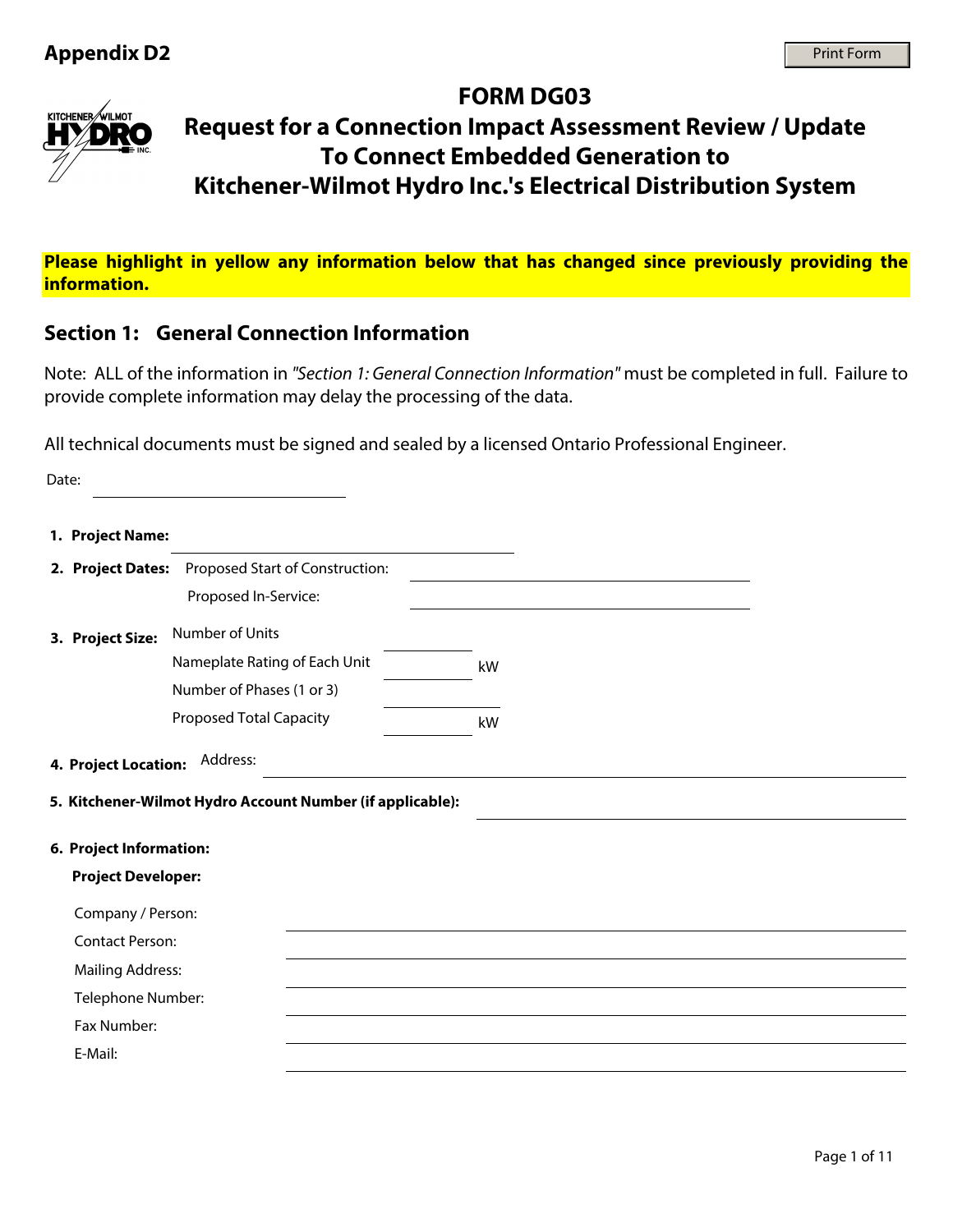### **Project Owner (if not same as Project Developer:**

| Company / Person:       |  |
|-------------------------|--|
| <b>Contact Person:</b>  |  |
| <b>Mailing Address:</b> |  |
| Telephone Number:       |  |
| Fax Number:             |  |
| E-Mail:                 |  |

#### **Engineering Consultant (Electrical):**

| Company / Person:            |                                           |                                                                                                      |                         |
|------------------------------|-------------------------------------------|------------------------------------------------------------------------------------------------------|-------------------------|
| <b>Contact Person:</b>       |                                           |                                                                                                      |                         |
| <b>Mailing Address:</b>      |                                           |                                                                                                      |                         |
| Telephone Number:            |                                           |                                                                                                      |                         |
| Fax Number:                  |                                           |                                                                                                      |                         |
| E-Mail:                      |                                           |                                                                                                      |                         |
|                              |                                           |                                                                                                      |                         |
| 7. Project Type:             |                                           |                                                                                                      |                         |
| Wind Turbine                 | Hydraulic Turbine                         | <b>Steam Turbine</b>                                                                                 | Solar                   |
| Diesel Engine                | Gas Turbine                               | Fuel Cell                                                                                            | <b>Biomass</b>          |
|                              | Co-generation/CHP (Combined Heat & Power) |                                                                                                      |                         |
| Other (Please Specify):      |                                           |                                                                                                      |                         |
|                              |                                           |                                                                                                      |                         |
| 8. Mode of Operation:        |                                           |                                                                                                      |                         |
| 24 Hour or Base Load         | Peak Period Only                          | Load Displacement                                                                                    | <b>Emergency Backup</b> |
|                              |                                           | Will Emergency Backup generator be synchronized to Kitchener-Wilmot Hydro Inc.'s system at any time? |                         |
| No<br>Yes                    | Other (Please Specify):                   |                                                                                                      |                         |
|                              |                                           |                                                                                                      |                         |
| 9. Intent of Generation:     |                                           |                                                                                                      |                         |
| IESO FIT Program, Contract # |                                           | Net Metering                                                                                         |                         |
| Load Displacement            |                                           | Other (Please Specify):                                                                              |                         |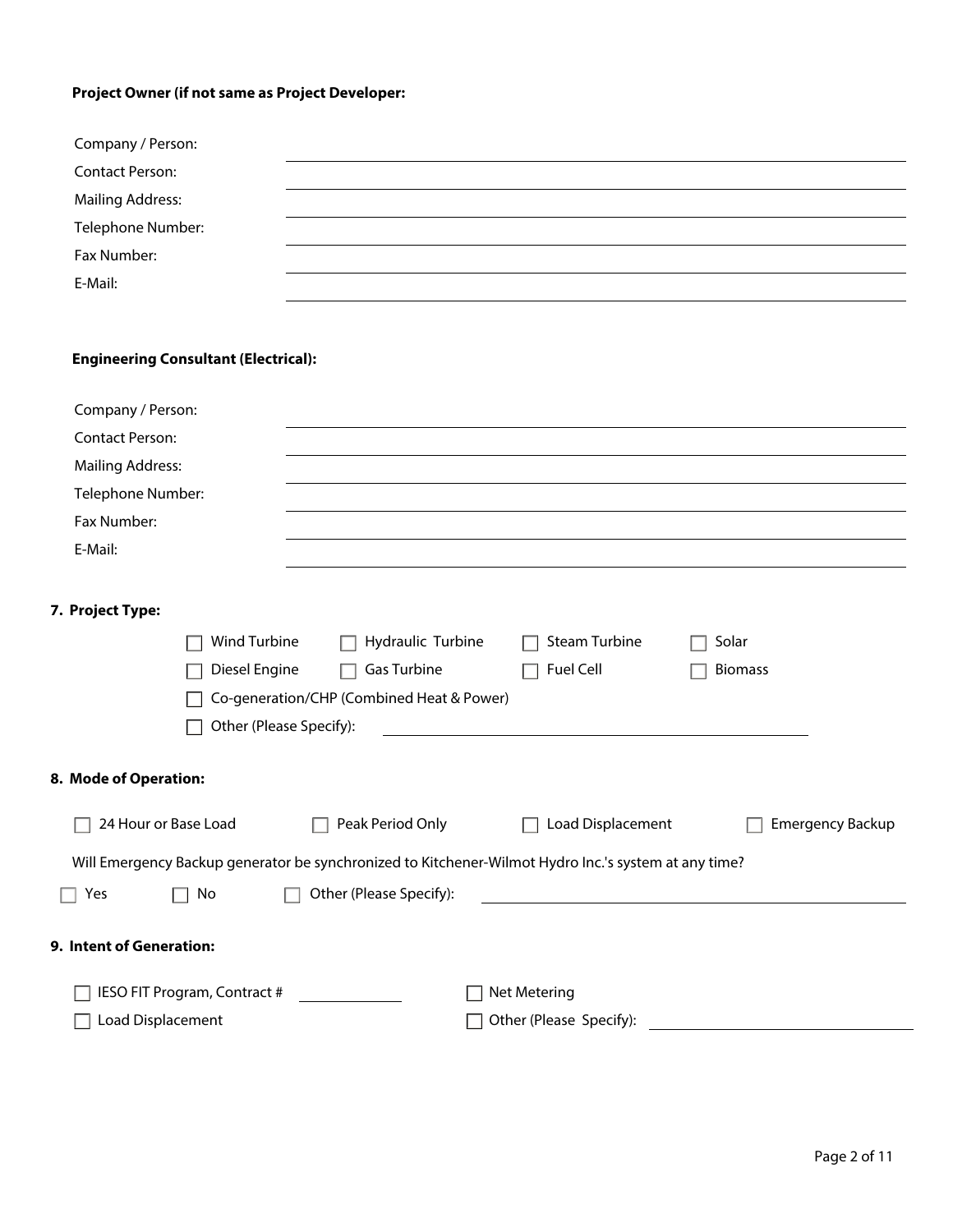#### **10. Location and Site Plan**

Provide Site Plan with approximate line routings for connection to nearby Kitchener-Wilmot Hydro Inc. facilities. The Site Plan should include roads, concession and lot numbers and nearby power lines.

Drawing / Sketch No. Rev.

 **11. Proposed connection voltage to Kitchener-Wilmot Hydro Inc.'s distribution system (if known):** kV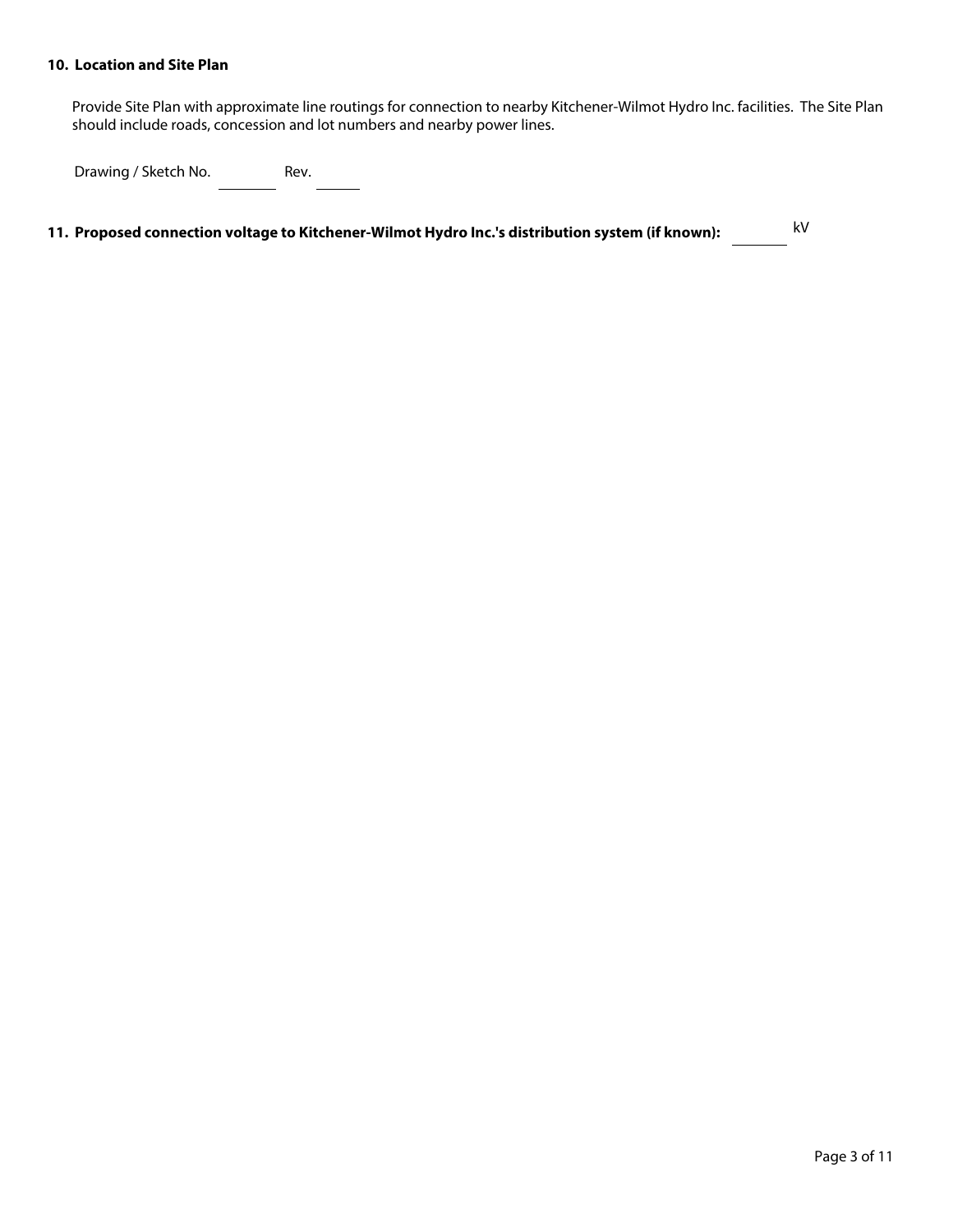### **Section 2: Connection Impact Assessment Information**

#### **Note:**

- **(a) It is important that the Generator provide ALL the information requested below, if applicable. All information is required to complete the impact assessment process. Indicate "Not Applicable" where appropriate.**
- **(b) In certain circumstances, Kitchener-Wilmot Hydro Inc. may require additional information to conduct the Connection Impact Assessment. Should this be the case, the Generator will be duly advised.**

Provide detailed and updated SLD of the EG facility including the interface point to the Kitchener-Wilmot Hydro Inc.'s distribution system. This drawing shall include as a minimum:

- Electrical equipment at EG's facilities, their principal ratings, impedances, winding configurations, neutral grounding methods, etc.
- Protective relaying, synchronizing and revenue metering arrangements. The device numbers should be in accordance with those adopted in the ANSI / IEEE Standard C37.2 - 1979: IEEE Standard Electrical Power System Device Function Numbers.

The SLD shall include the following, as applicable:

- Disconnecting device at the interface (connection) point with the Kitchener-Wilmot Hydro Inc.'s distribution system
- Load break switches
- Fuses
- Circuit breakers
- Interface step-up transformer
- Intermediate transformer(s)
- CT's and VT's (quantity, location, connection, ratio)
- Generators (rotating / static)
- Power factor correction capacitors and their switching arrangements (particularly for induction units)
- Motors
- Power cables
- Surge arresters
- Any other relevant electrical equipment.

**SLD Drawing Number:** Rev.

 $\Box$  Attached

 $\Box$  Mailed Separately

#### **1. Generator Facility Fault Contributions for Faults at the Interface Point/PCC**

All values to be at the nominal connection voltage to Kitchener-Wilmot Hydro Inc.'s distribution system, i.e. the high voltage side of the Facility Interface (step-up) transformer.

Maximum Symmetrical (all generators online)

| - Three-phase fault                                               | kA |     |
|-------------------------------------------------------------------|----|-----|
| - Phase-to-phase fault                                            | kA |     |
| - Single-Phase to ground fault                                    | kA |     |
| 2. Generator Characteristics:<br>a. Number of generating unit(s): |    |     |
| b. Manufacturer / Type or Model No.                               |    |     |
| c. Rated capacity of each unit                                    |    |     |
| Gross                                                             | kW | kVA |
| <b>Net</b>                                                        | kW | kVA |

If unit outputs are different, please fill in additional sheets to provide the information.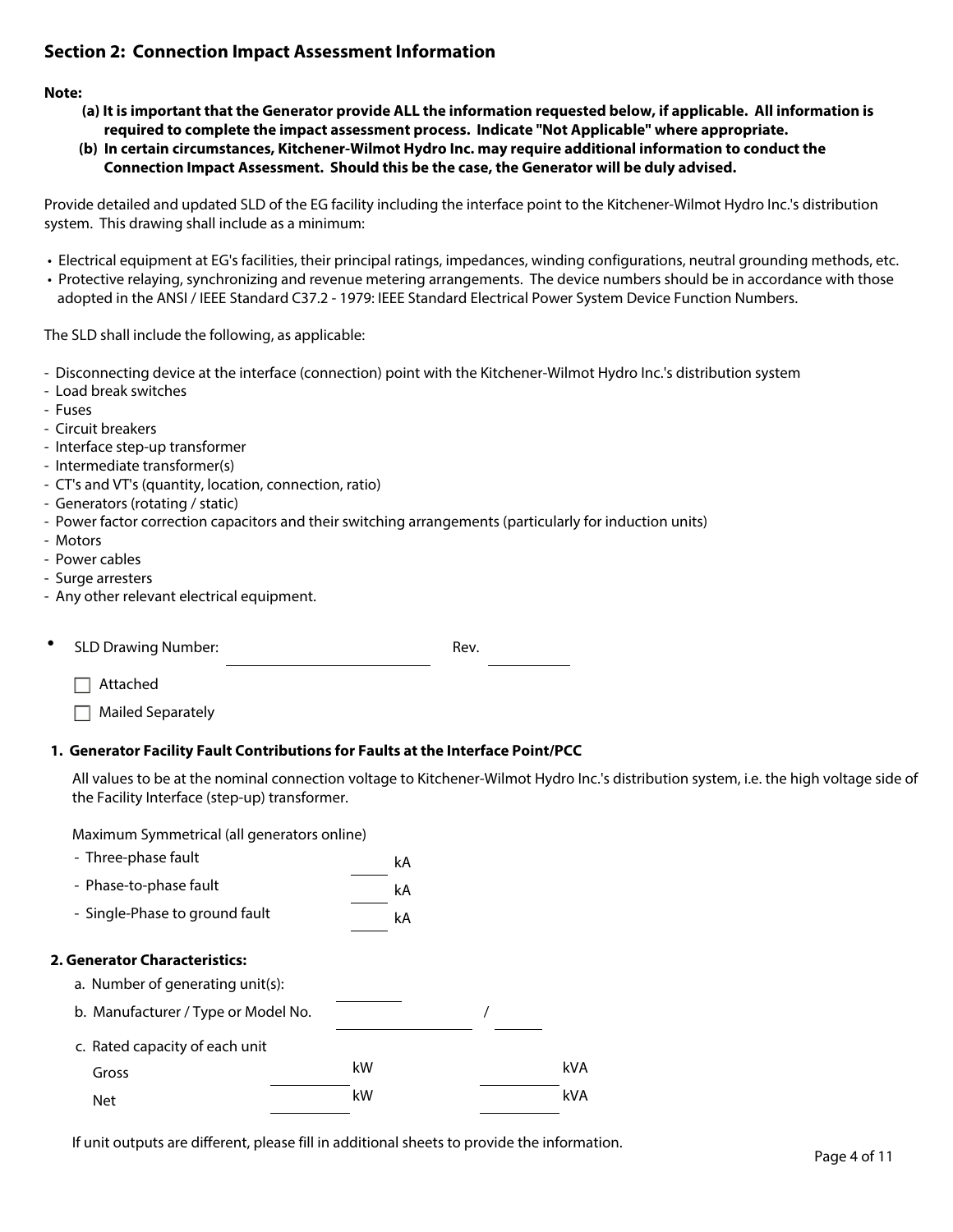# d. Type of generating unit:

|                                           | Induction<br>Synchronous                 |             | Static Power Converters (SPC) / Inverters |
|-------------------------------------------|------------------------------------------|-------------|-------------------------------------------|
|                                           | Other (Please Specify)                   |             |                                           |
| e. Rated frequency<br>f. Number of phases | One                                      | Hz<br>Three |                                           |
|                                           |                                          |             |                                           |
|                                           | g. For Synchronous Units:                |             |                                           |
| i)                                        | <b>Generation voltage</b>                | kV          |                                           |
| ii)                                       | A<br>Rated current                       |             |                                           |
| iii)                                      | Rated power factor of generating unit(s) |             | p.u.                                      |
|                                           | iv) Type and characteristics of exciter  |             |                                           |

| Minimum power limit for stable operation                           |                                                                                                                         |              |    |
|--------------------------------------------------------------------|-------------------------------------------------------------------------------------------------------------------------|--------------|----|
| Unsaturated reactances on:                                         |                                                                                                                         |              |    |
| Direct axis synchronous reactance, Xd                              |                                                                                                                         | kW           |    |
| Direct axis transient reactance, Xd'                               | kVA base                                                                                                                | kV base      |    |
| Direct axis subtransient reactance, Xd"                            |                                                                                                                         | p.u.         |    |
| Negative sequence reactance, X2                                    |                                                                                                                         | p.u.         |    |
| Zero sequence reactance, X0                                        |                                                                                                                         | p.u.         |    |
|                                                                    |                                                                                                                         |              |    |
| Lagging (over-excited)                                             |                                                                                                                         | kVAR         |    |
| Leading (under-excited)                                            |                                                                                                                         | kVAR         |    |
| (MW output vs. MVAR)<br><b>Document Number:</b>                    |                                                                                                                         | Rev.         |    |
|                                                                    |                                                                                                                         |              |    |
| Generation voltage                                                 |                                                                                                                         |              |    |
|                                                                    |                                                                                                                         |              |    |
| Rated design power factor                                          |                                                                                                                         | p.u.         |    |
| Rated speed                                                        |                                                                                                                         | <b>RPM</b>   |    |
| Slip regulation interval                                           |                                                                                                                         | %            |    |
| <b>Rated Slip</b>                                                  |                                                                                                                         | %            |    |
| vi) Actual power factor at delivery point (after p.f. correction): |                                                                                                                         |              |    |
| - Full output                                                      |                                                                                                                         | p.u.         |    |
| - No output                                                        |                                                                                                                         | p.u.         |    |
| vii) Generator reactive power requirements:                        |                                                                                                                         |              |    |
| - Full output                                                      |                                                                                                                         | kVAR<br>kVAR |    |
|                                                                    | vii) Limits of range of reactive power<br>viii) Provide a plot of generator capability curve<br>h. For Induction Units: |              | kV |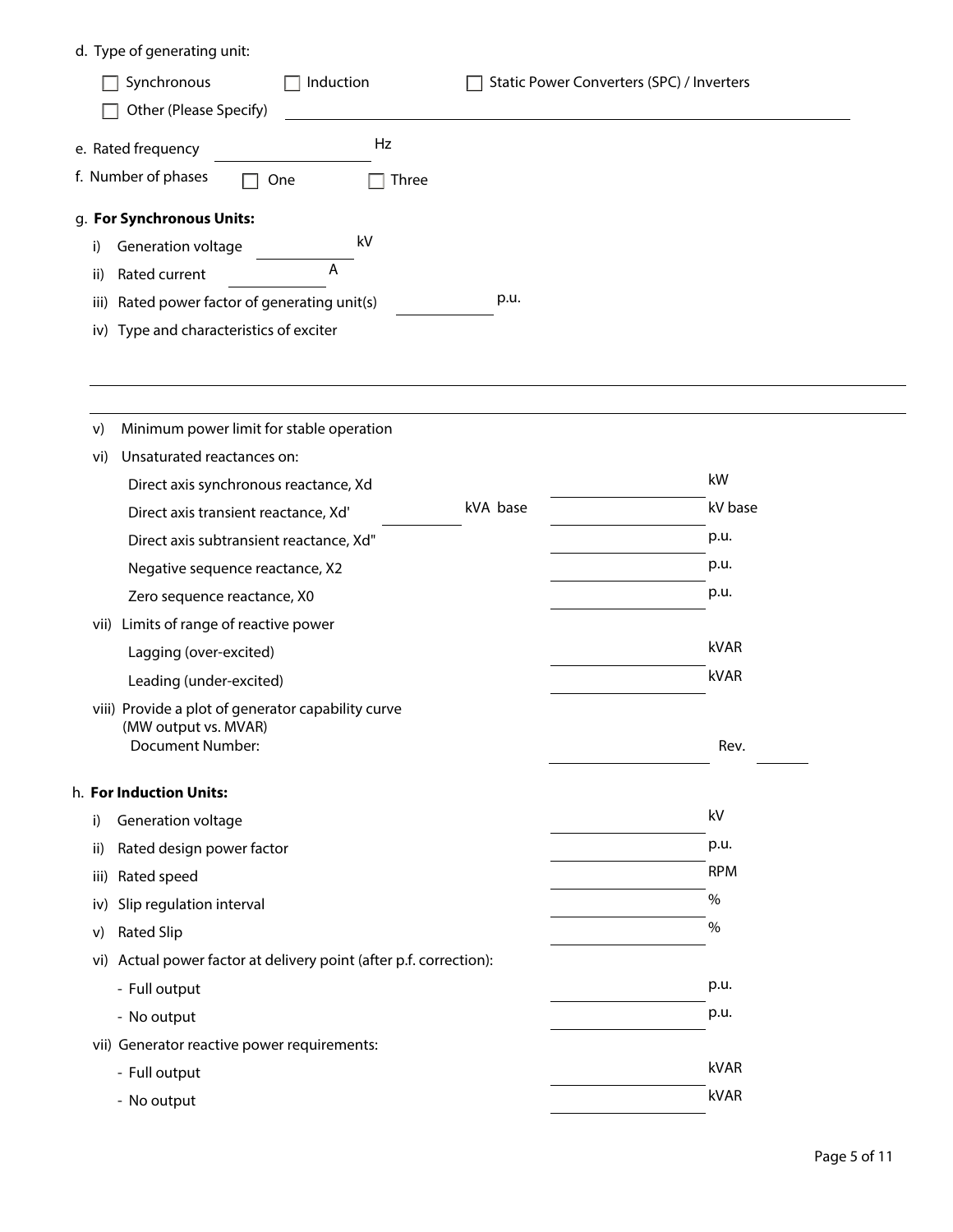|      | viii) Total power factor correction installed                                                       |     |    | kVAR     |
|------|-----------------------------------------------------------------------------------------------------|-----|----|----------|
|      | - Number of regulating steps                                                                        |     |    |          |
|      | - Power factor correction switched per step                                                         |     |    | kVAR     |
|      | - Power factor correction capacitors are automatically switched<br>off when generator breaker opens | Yes |    | No       |
| ix)  | Starting inrush current limited to (multiple of full load current)                                  |     |    | p.u.     |
| X)   | Locked rotor current (at rated voltage)                                                             |     |    | p.u.     |
| xi)  | Fault current vs. time curves (for various types of faults near the<br>generator)                   |     |    | Dwg. No. |
|      | i. For SPC / Inverter type units:                                                                   |     |    | ٧        |
| i)   | Terminal voltage                                                                                    |     |    |          |
| ii)  | Line - interactive type (i.e. intended for parallel operation with<br>electric utility)             | Yes | No |          |
| iii) | Power factor                                                                                        |     |    |          |
| iv)  | Battery backup provided                                                                             | Yes | No |          |
| V)   | Maximum fault current for terminal faults                                                           |     |    | A        |
| vi)  | Standards according to which built                                                                  |     |    |          |
|      | vii) Provide Manufacturer's technical brochure and specification sheet                              |     |    | Doc. No. |

j. Kitchener-Wilmot Hydro Inc. uses distribution modeling software for Impact Assessments. Describe how your equipment should be modeled for load flow, voltage study and short circuit analysis.

#### **3. Interface Step-up Transformer Characteristics:**

| a. Transformer rating                                               |                                                                 |            |          |    |       | kVA     |
|---------------------------------------------------------------------|-----------------------------------------------------------------|------------|----------|----|-------|---------|
| b. Manufacturer                                                     |                                                                 |            |          |    |       |         |
| c. Nominal voltage of high voltage winding                          |                                                                 |            |          |    |       | kV      |
| kV<br>d. Lightning impulse level of high voltage winding, full wave |                                                                 |            |          |    |       |         |
| e. Nominal voltage of low voltage winding                           |                                                                 |            |          |    |       |         |
| f. Number of phases                                                 |                                                                 |            |          |    |       |         |
| g. Construction (core or shell)                                     |                                                                 |            |          |    |       |         |
| h. Number of legs                                                   |                                                                 |            |          |    |       |         |
| i. Impedances on:                                                   |                                                                 |            | kVA base |    |       | kV base |
|                                                                     | R:                                                              |            | p.u.     | Х: |       | p.u.    |
| j. High voltage winding connection                                  |                                                                 |            |          |    | Delta | Star    |
|                                                                     | Grounding method of star connected high voltage winding neutral |            |          |    |       |         |
| Solid                                                               | Ungrounded                                                      | Impedance: | R        |    | X     | ohms    |
| k. Low voltage winding connection                                   |                                                                 |            |          |    |       |         |
|                                                                     | Grounding method of star connected low voltage winding neutral  |            |          |    |       |         |
| Solid                                                               | Ungrounded                                                      | Impedance: | R        |    | X     | ohms    |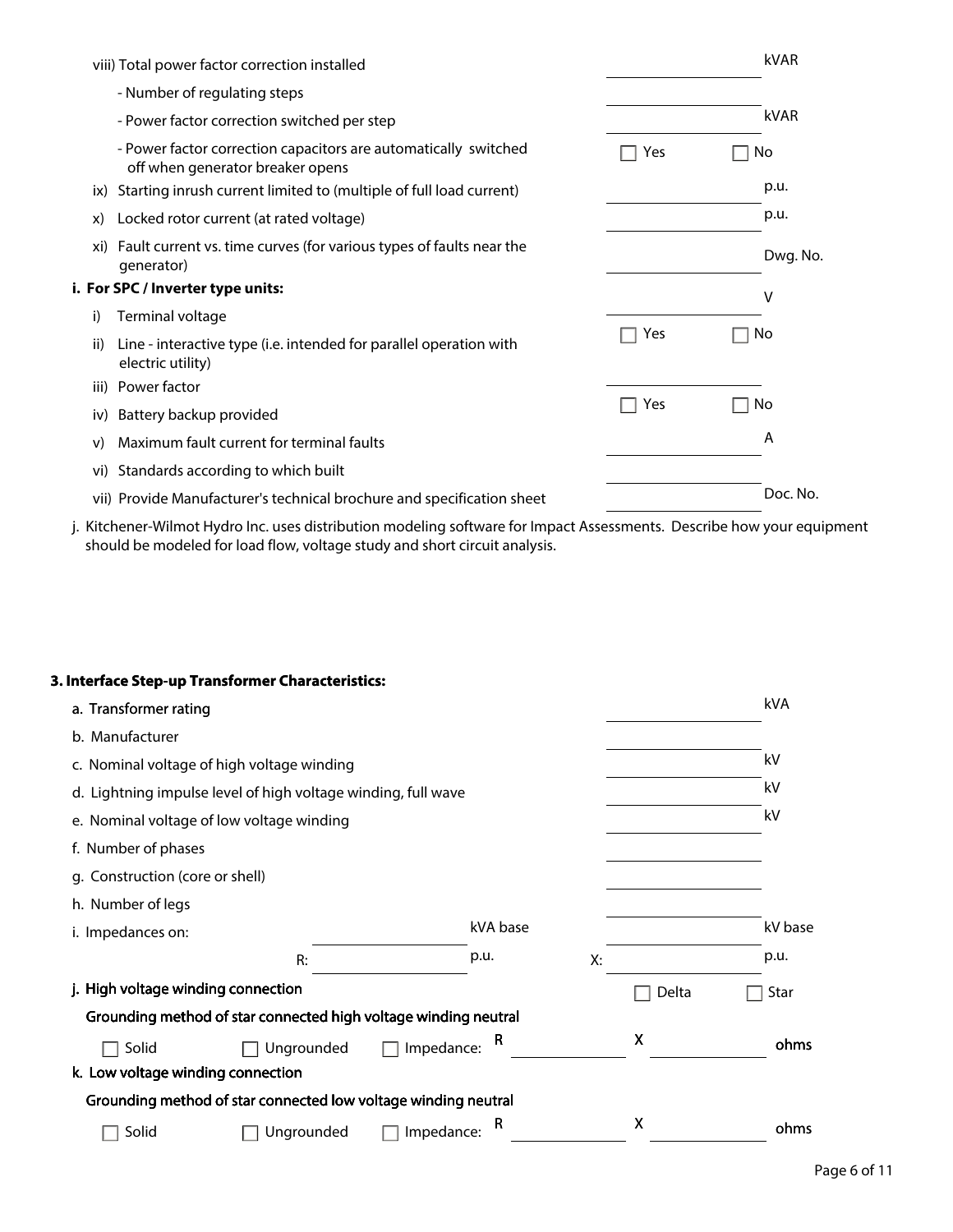| m. Expected tap settings                                                                                                                                                     | HV         |                   | kV       | LV |       | kV |         |
|------------------------------------------------------------------------------------------------------------------------------------------------------------------------------|------------|-------------------|----------|----|-------|----|---------|
| Note: The term 'High Voltage' refers to the connection voltage to LDC's distribution system and 'Low Voltage' refers to the<br>generation or any other intermediate voltage. |            |                   |          |    |       |    |         |
| 4. Intermediate Transformer Characteristics (if applicable):                                                                                                                 |            |                   |          |    |       |    |         |
| a. Transformer rating                                                                                                                                                        |            |                   |          |    |       |    | kVA     |
| b. Manufacturer                                                                                                                                                              |            |                   |          |    |       |    |         |
| c. Nominal voltage of high voltage winding                                                                                                                                   |            |                   |          |    |       |    | kV      |
| d. Nominal voltage of low voltage winding                                                                                                                                    |            |                   |          |    |       |    | kV      |
| e. High voltage winding connection                                                                                                                                           |            |                   |          |    | Delta |    | Star    |
| Grounding method of star connected high voltage winding neutral                                                                                                              |            |                   |          |    |       |    |         |
| Solid                                                                                                                                                                        | Ungrounded | $\Box$ Impedance: | R        |    | X     |    | ohms    |
| f. Low voltage winding connection                                                                                                                                            |            |                   |          |    | Delta |    | Star    |
| Grounding method of star connected low voltage winding neutral                                                                                                               |            |                   |          |    |       |    |         |
| Solid                                                                                                                                                                        | Ungrounded | $\Box$ Impedance: |          |    | X     |    | ohms    |
| g. Impedances on:                                                                                                                                                            |            |                   | kVA base |    |       |    | kV base |
|                                                                                                                                                                              | R:         |                   | p.u.     | X: |       |    | p.u.    |
| h. Tapping range, location and type of tap changer                                                                                                                           |            |                   |          |    |       |    |         |
| i. Expected tap settings                                                                                                                                                     | HV         |                   | kV       | LV |       | kV |         |
| Note: The term 'High Voltage' refers to the connection voltage to LDC's distribution system and 'Low Voltage' refers to the<br>generation or any other intermediate voltage. |            |                   |          |    |       |    |         |
| Note:                                                                                                                                                                        |            |                   |          |    |       |    |         |
| (a) The term "High Voltage", used above, refers to the intermediate voltage that is input to the interface step-up                                                           |            |                   |          |    |       |    |         |

# **5. Generating Facility Load Information**

| a. Maximum continuous load:                                                                                   |            |     |      |           |
|---------------------------------------------------------------------------------------------------------------|------------|-----|------|-----------|
| $\cdot$ Total:                                                                                                | <b>kVA</b> | kW  |      |           |
| • Generator Auxiliary Load Only:                                                                              | kVA        |     | kW   |           |
| b. Maximum start up load:                                                                                     | kVA        | kW  |      |           |
| c. Largest motor size that would be started:                                                                  |            | HP  | kW   |           |
| d. Maximum inrush current of the motor (multiple of full-load current):                                       |            |     | p.u. |           |
| e. For load displacement generators:                                                                          |            |     |      |           |
| • Max. present load at Generator's facility:                                                                  |            | kVA | kW   |           |
| • Max. future load at Generator's facility (excluding Auxiliary Loads):                                       |            |     | kVA  | <b>KW</b> |
| • Indicate the means by which injection of power into Kitchener-Wilmot Hydro Inc.'s system will be prevented: |            |     |      |           |

Page 7 of 11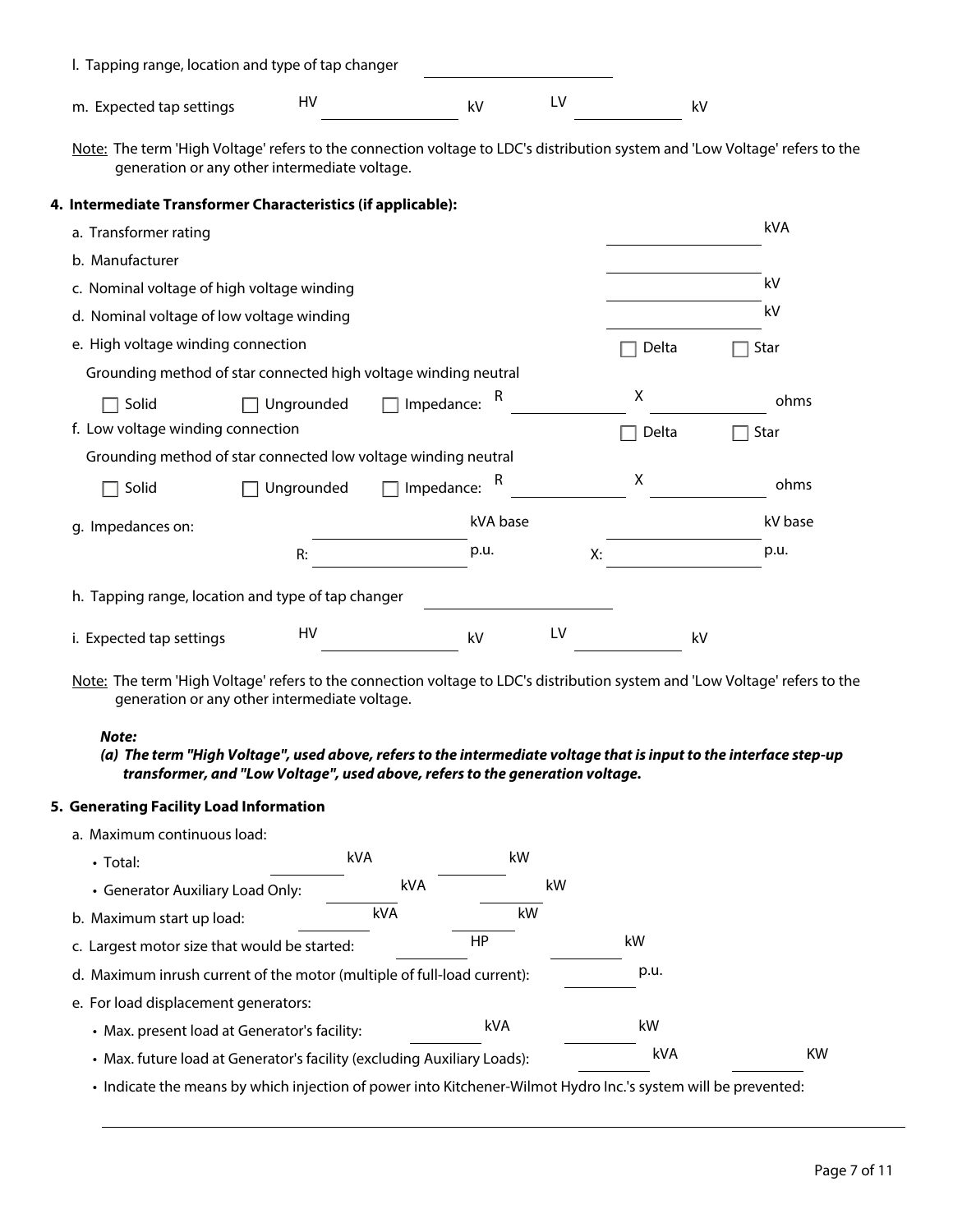#### **6. Operation Information:**

- Annual Capacity Factor: %
- Prospective number of annual scheduled starts / stops, and timing:

#### **7. Expected Monthly Generation, Consumption and Output From the Facility:**

| Expected  | Total<br>Generation<br>(a) |             | <b>Total Internal</b><br>Consumption<br>(b) |            |     | Total Output (To Kitchener-Wilmot<br>Hydro Inc.'s Distribution<br>System)<br>$(a-b)^*$ |
|-----------|----------------------------|-------------|---------------------------------------------|------------|-----|----------------------------------------------------------------------------------------|
|           | kWh                        | Peak<br>kWh | kWh                                         | Peak<br>kW | kWh | Peak kW                                                                                |
| January   |                            |             |                                             |            |     |                                                                                        |
| February  |                            |             |                                             |            |     |                                                                                        |
| March     |                            |             |                                             |            |     |                                                                                        |
| April     |                            |             |                                             |            |     |                                                                                        |
| May       |                            |             |                                             |            |     |                                                                                        |
| June      |                            |             |                                             |            |     |                                                                                        |
| July      |                            |             |                                             |            |     |                                                                                        |
| August    |                            |             |                                             |            |     |                                                                                        |
| September |                            |             |                                             |            |     |                                                                                        |
| October   |                            |             |                                             |            |     |                                                                                        |
| November  |                            |             |                                             |            |     |                                                                                        |
| December  |                            |             |                                             |            |     |                                                                                        |

\* This value would be negative when the generators are not in operation or when the internal consumption exceeds generation.

#### **8. Protection Design, Philosophy and Logic:**

- Provide a document describing the protection philosophy for detecting and clearing:
	- Internal faults within the EG facility;
	- External phase and ground faults (in LDC's distribution system;
	- Certain abnormal system conditions such as over / under voltage, over / under frequency, open phase(s);
	- Islanding

Document Number: National Contract Rev.

Include a tripping matrix or similar information in the document

Note: EG shall install utility grade relays for the interface protection. The protection design shall incorporate facilities for testing and calibrating the relays by secondary injection.

Please do not feel inhibited by the space provided here. Use as much space and as many additional sheets as are required to describe how the Generator protection will deal with faults, outages, disturbances or other events on the distribution system and for the generator itself.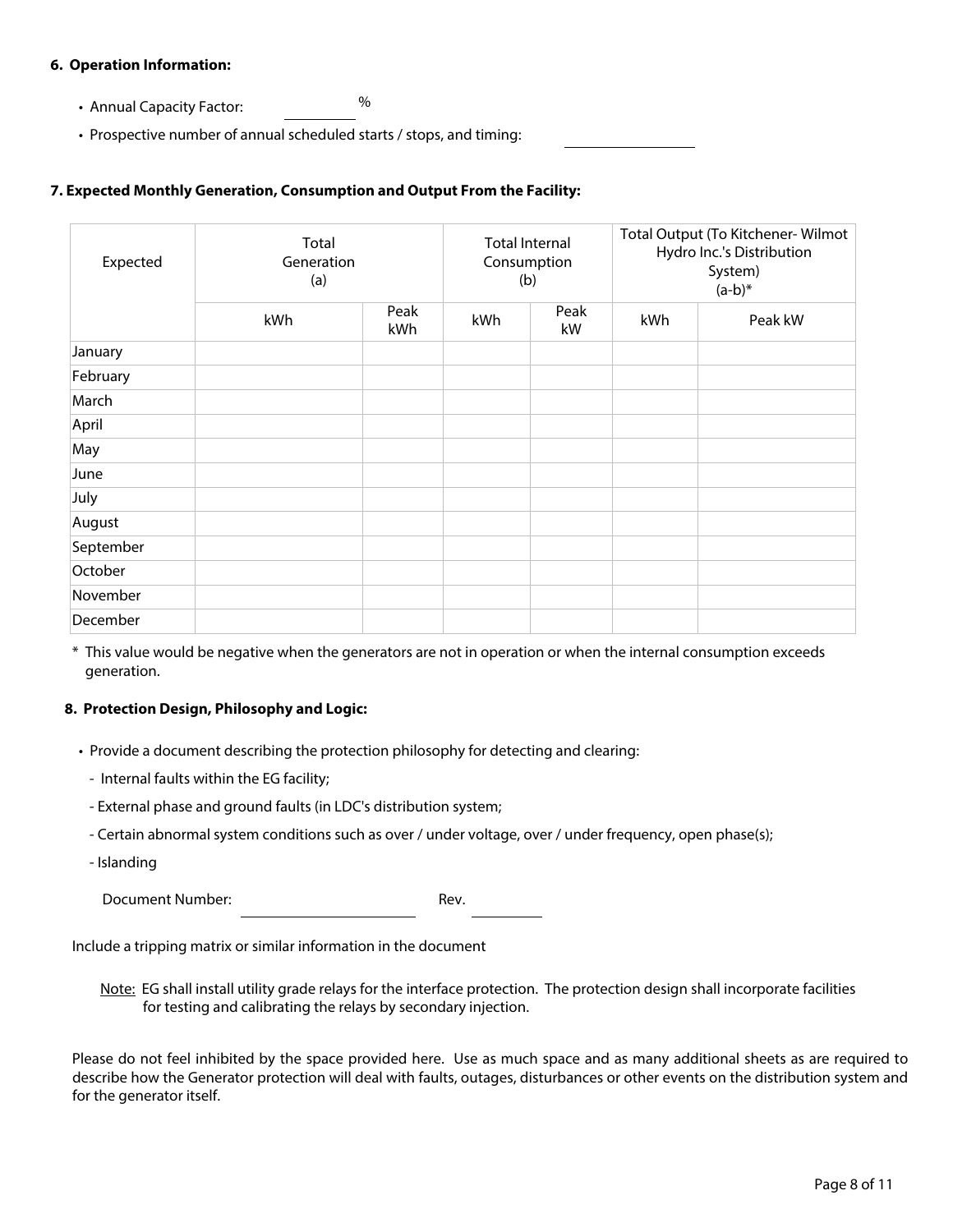| Protective<br>Device                    | Range of<br>Available<br>Settings | <b>Trip Time</b> | <b>Trip Set</b><br>Point | Describe<br>operation for<br>disconnecting<br>the generator<br>or inverter in<br>the event of a<br>distribution<br>system<br>outage | Describe<br>operation for<br>disconnecting<br>the generator<br>or inverter in<br>the event of a<br>distribution<br>system short<br>circuit (three-<br>phase and<br>single-phase<br>to ground) |
|-----------------------------------------|-----------------------------------|------------------|--------------------------|-------------------------------------------------------------------------------------------------------------------------------------|-----------------------------------------------------------------------------------------------------------------------------------------------------------------------------------------------|
| 27 Phase Undervoltage<br>Instantaneous  |                                   |                  |                          |                                                                                                                                     |                                                                                                                                                                                               |
| 27 Phase Undervoltage                   |                                   |                  |                          |                                                                                                                                     |                                                                                                                                                                                               |
| 50 Phase Instantaneous<br>Overcurrent   |                                   |                  |                          |                                                                                                                                     |                                                                                                                                                                                               |
| 50G Ground Instantaneous<br>Overcurrent |                                   |                  |                          |                                                                                                                                     |                                                                                                                                                                                               |
| 51 Phase Time Overcurrent               |                                   |                  |                          |                                                                                                                                     |                                                                                                                                                                                               |
| 51G Ground Time<br>Overcurrent          |                                   |                  |                          |                                                                                                                                     |                                                                                                                                                                                               |
| 50 Phase Overvoltage<br>Instantaneous   |                                   |                  |                          |                                                                                                                                     |                                                                                                                                                                                               |
| 59 Phase Overvoltage                    |                                   |                  |                          |                                                                                                                                     |                                                                                                                                                                                               |
| 81 Under Frequency                      |                                   |                  |                          |                                                                                                                                     |                                                                                                                                                                                               |
| 81 Over Frequency                       |                                   |                  |                          |                                                                                                                                     |                                                                                                                                                                                               |
| 87 Transformer Differential             |                                   |                  |                          |                                                                                                                                     |                                                                                                                                                                                               |
| Other                                   |                                   |                  |                          |                                                                                                                                     |                                                                                                                                                                                               |

# **9. Connection and Operation Information:**

- a. Synchronizing and paralleling scheme / procedure do not all the Doc. / Dwg. No.
- b. The generator is designed with auto-connection scheme  $\Box$  Yes  $\Box$  No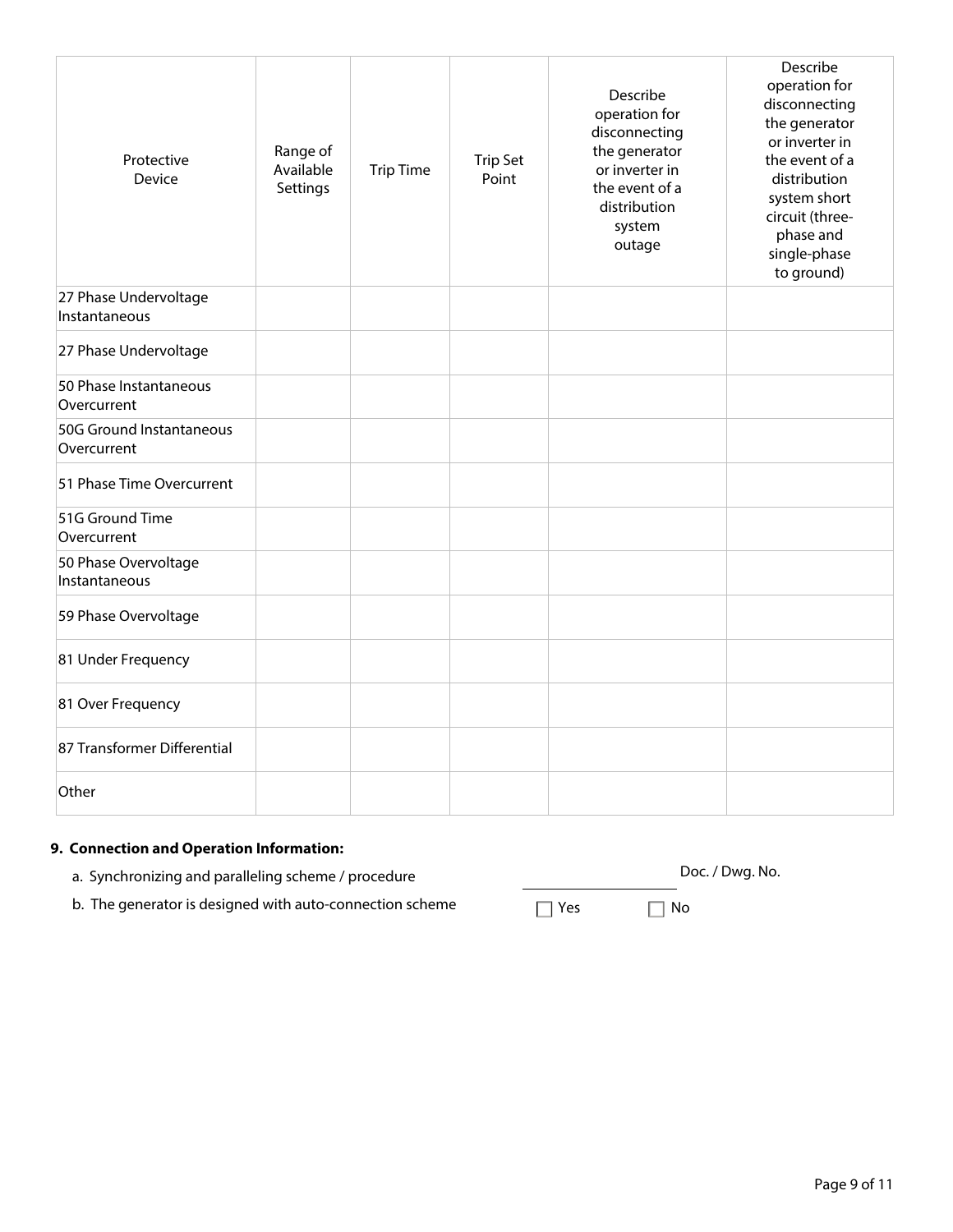#### **10. Document List:**

| Item No.                | Description | Reference No. | No. of Pages |
|-------------------------|-------------|---------------|--------------|
| $\mathbf{1}$            |             |               |              |
| $\overline{2}$          |             |               |              |
| $\overline{\mathbf{3}}$ |             |               |              |
| $\overline{\mathbf{4}}$ |             |               |              |
| $\overline{5}$          |             |               |              |
| $\boldsymbol{6}$        |             |               |              |
| $\overline{7}$          |             |               |              |
| $\bf 8$                 |             |               |              |
| $\overline{9}$          |             |               |              |
| $\overline{10}$         |             |               |              |
| 11                      |             |               |              |
| $ 12\rangle$            |             |               |              |
| $ 13\rangle$            |             |               |              |
| 14                      |             |               |              |
| 15                      |             |               |              |
| 16                      |             |               |              |
| $\overline{17}$         |             |               |              |
| 18                      |             |               |              |
| $ 19\rangle$            |             |               |              |
| 20                      |             |               |              |
| $\overline{21}$         |             |               |              |
| 22                      |             |               |              |
| $\overline{23}$         |             |               |              |
| $\overline{24}$         |             |               |              |
| $\overline{25}$         |             |               |              |
| $\overline{26}$         |             |               |              |
| $\overline{27}$         |             |               |              |
| $\overline{28}$         |             |               |              |
| 29                      |             |               |              |
| 30                      |             |               |              |